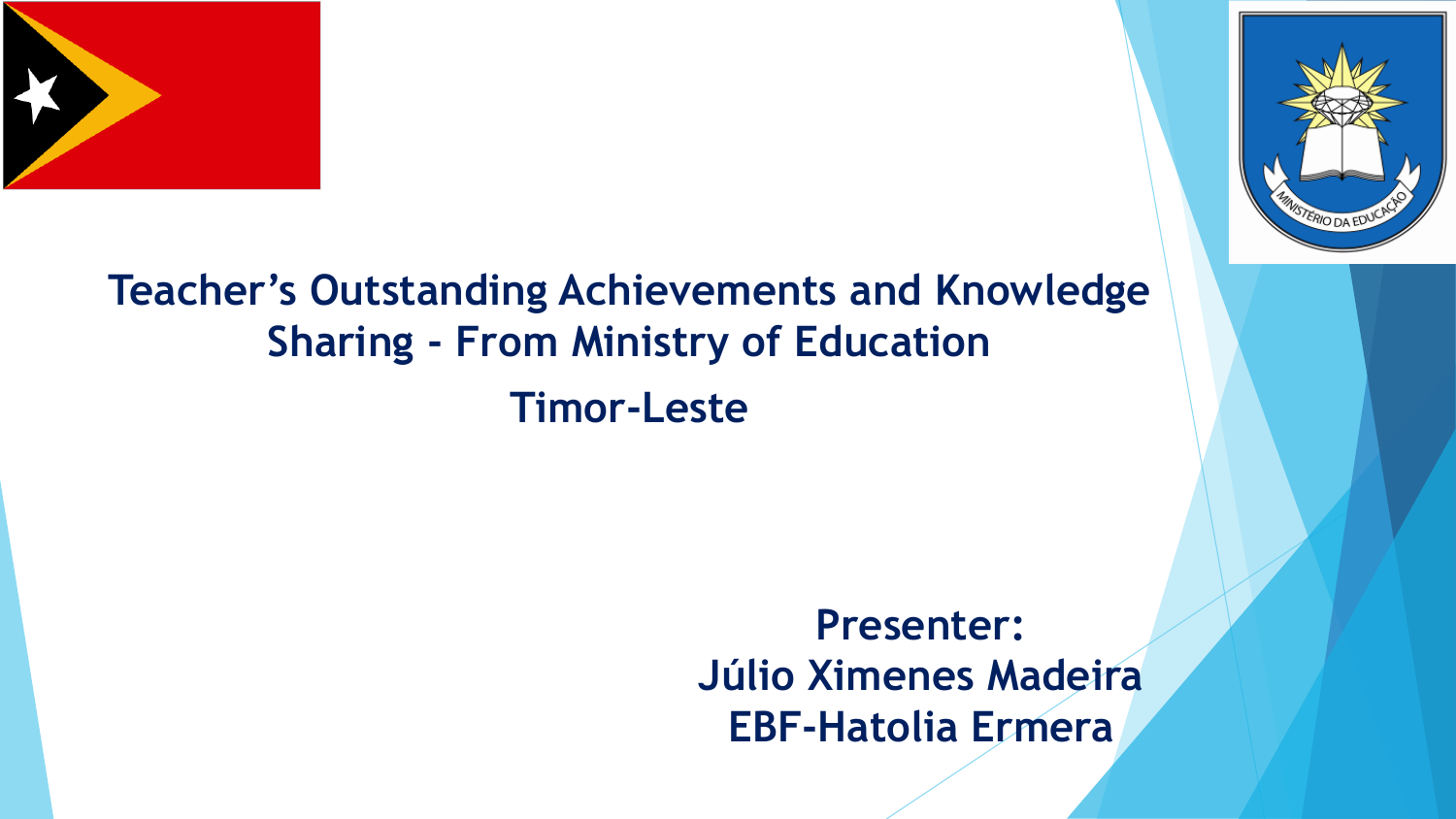## **Formal Education**

Baccalaureate Equivalency Course Physical Education Teachers' College (SGO) Junior High School

#### **Non Formal Education**

Professional Ethics training New School approach (Eskola Foun) training Health Education training with NGO SHARE Intensive teacher training – various subjects Physical Education training Technical professional training Portuguese Language training level 1 and 2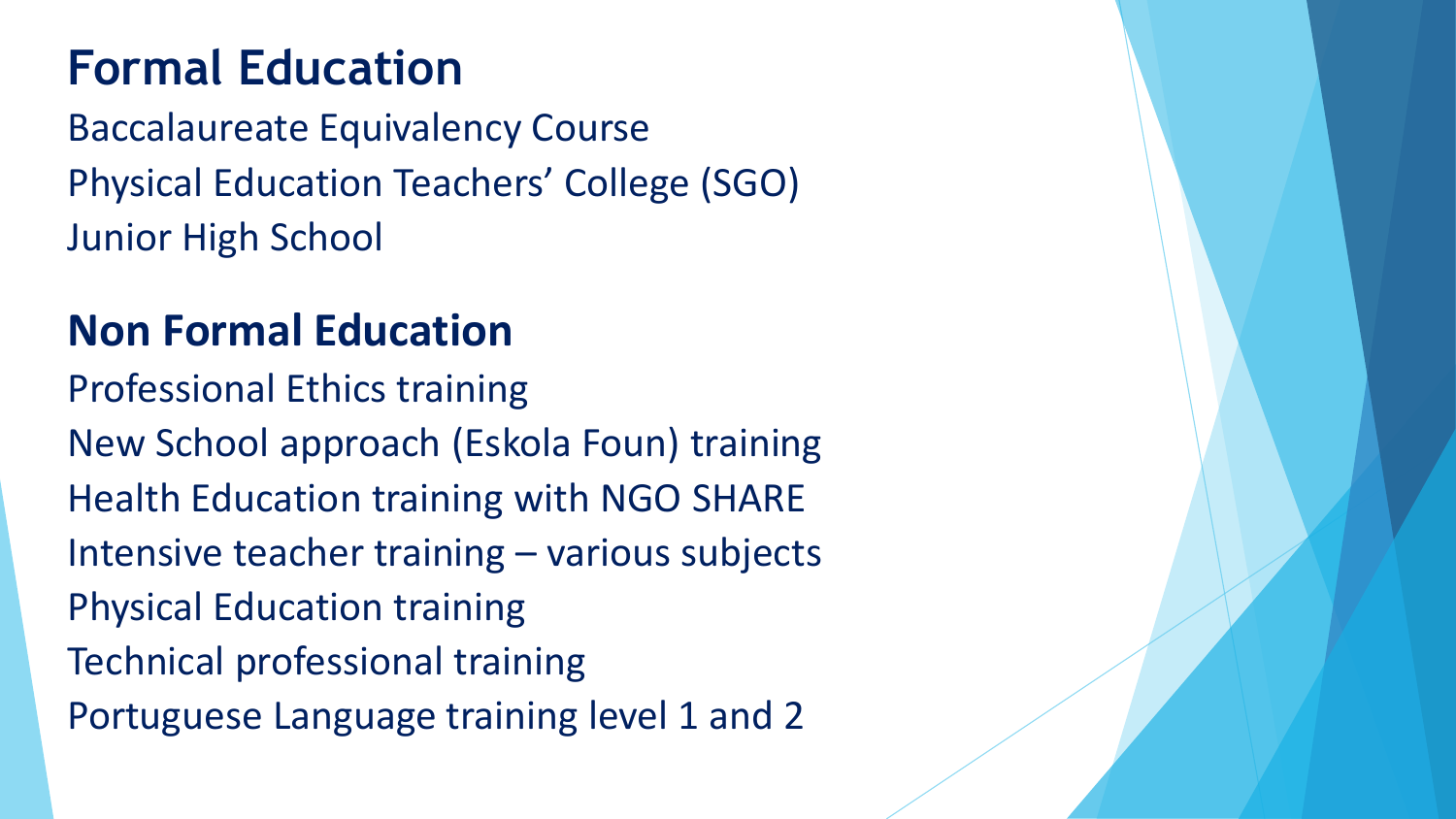## **Non formal education and it links to my daily tasks**



## **Child-Centred Approach**

# **Professional Ethics**

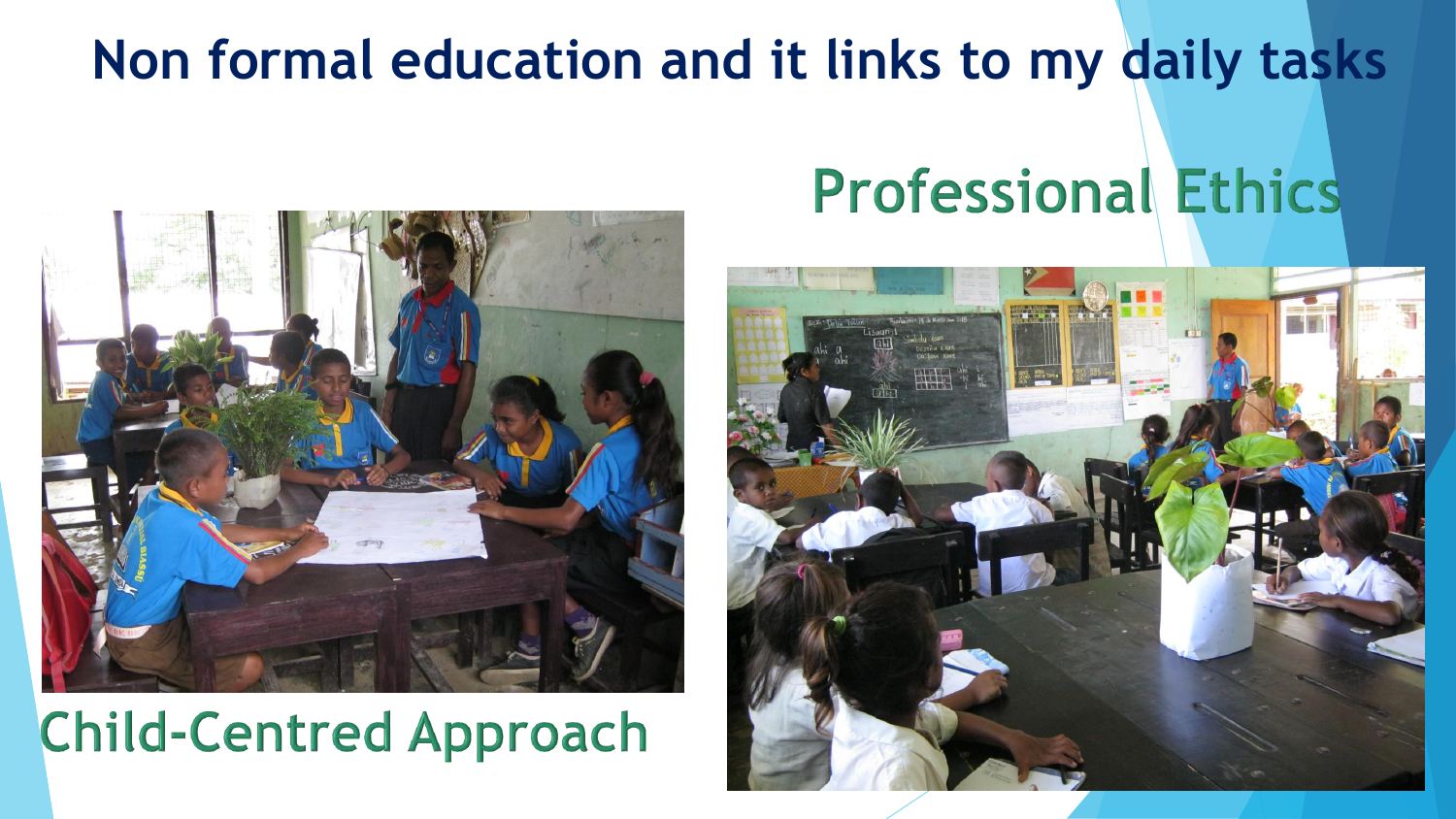**From 2004 to 2012 I studied a great deal through non-formal education.** 

**From this experience I slowly learned how to be a good teacher by being creative and proactive, building positive relationships with other colleagues in the school and community along the way.**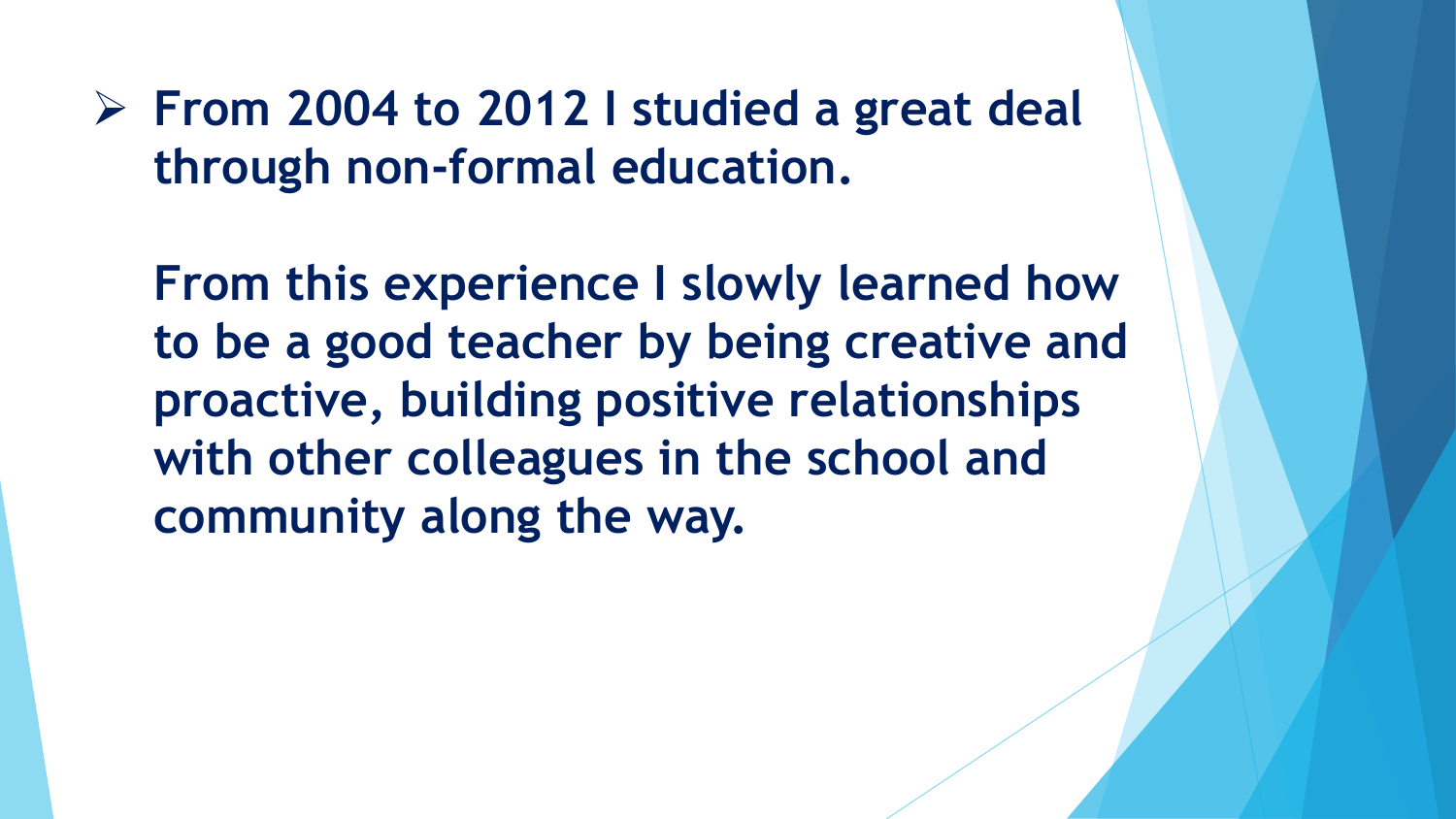# **Work Experience in the Education Field**

**I have been a primary school teacher for more than 15 years. My career has progressed from being a public servant, teacher and then to a school principal (coordinator).** 

**Currently my role is as a teacher and school coordinator of Hatolia Vila primary school in Hatolia, Ermera.**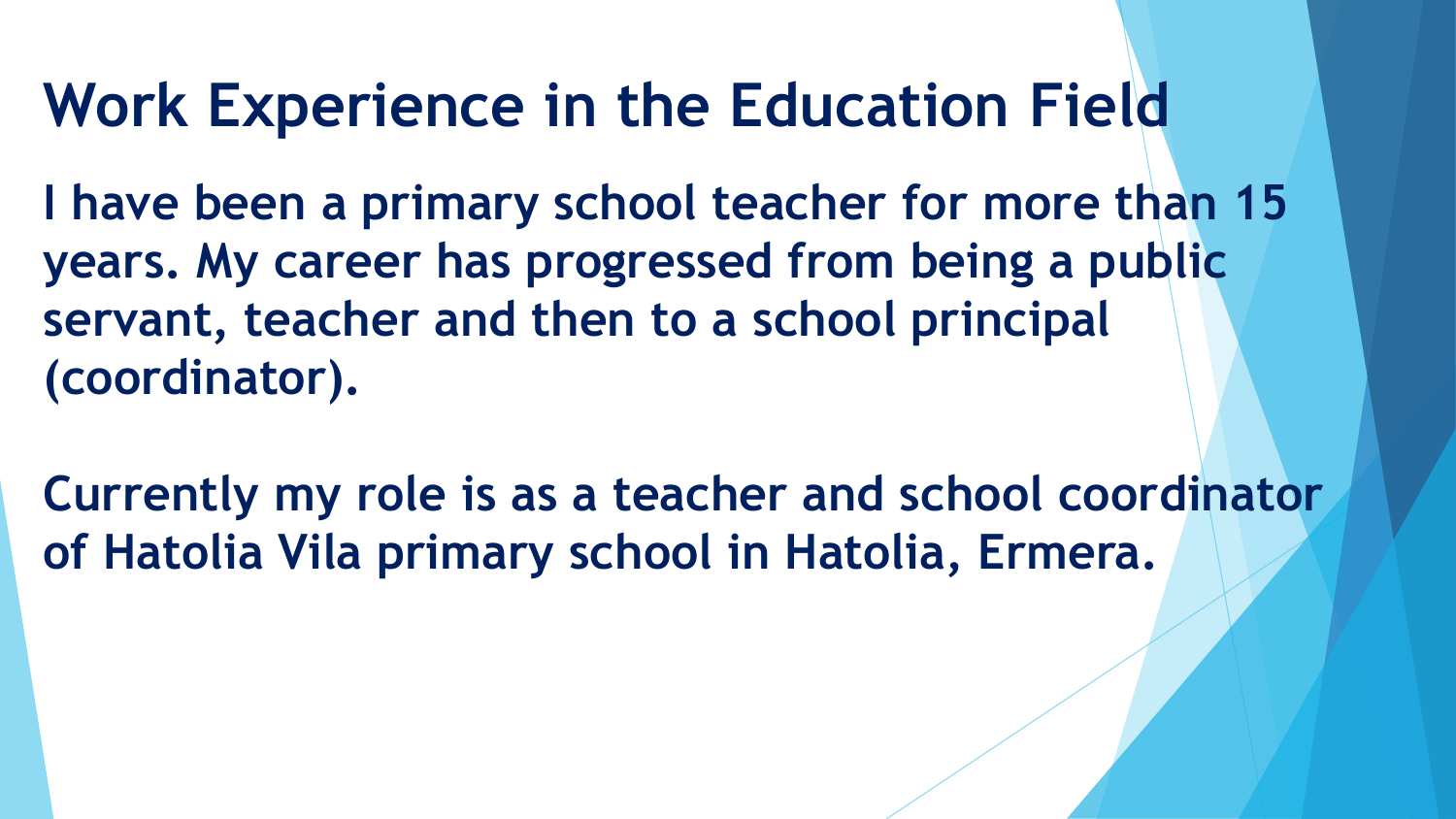$\diamond$  **In 2014 I completed the Ministry's Complementary Baccalaureate Equivalency Course**

**My educational background allows me to understand that teaching approaches are instrumental in ensuring effective learning**

**I have seen from experience that child-centered approaches enable students' learning in classroom, and allow each child to explore their world and express themselves through learning and play**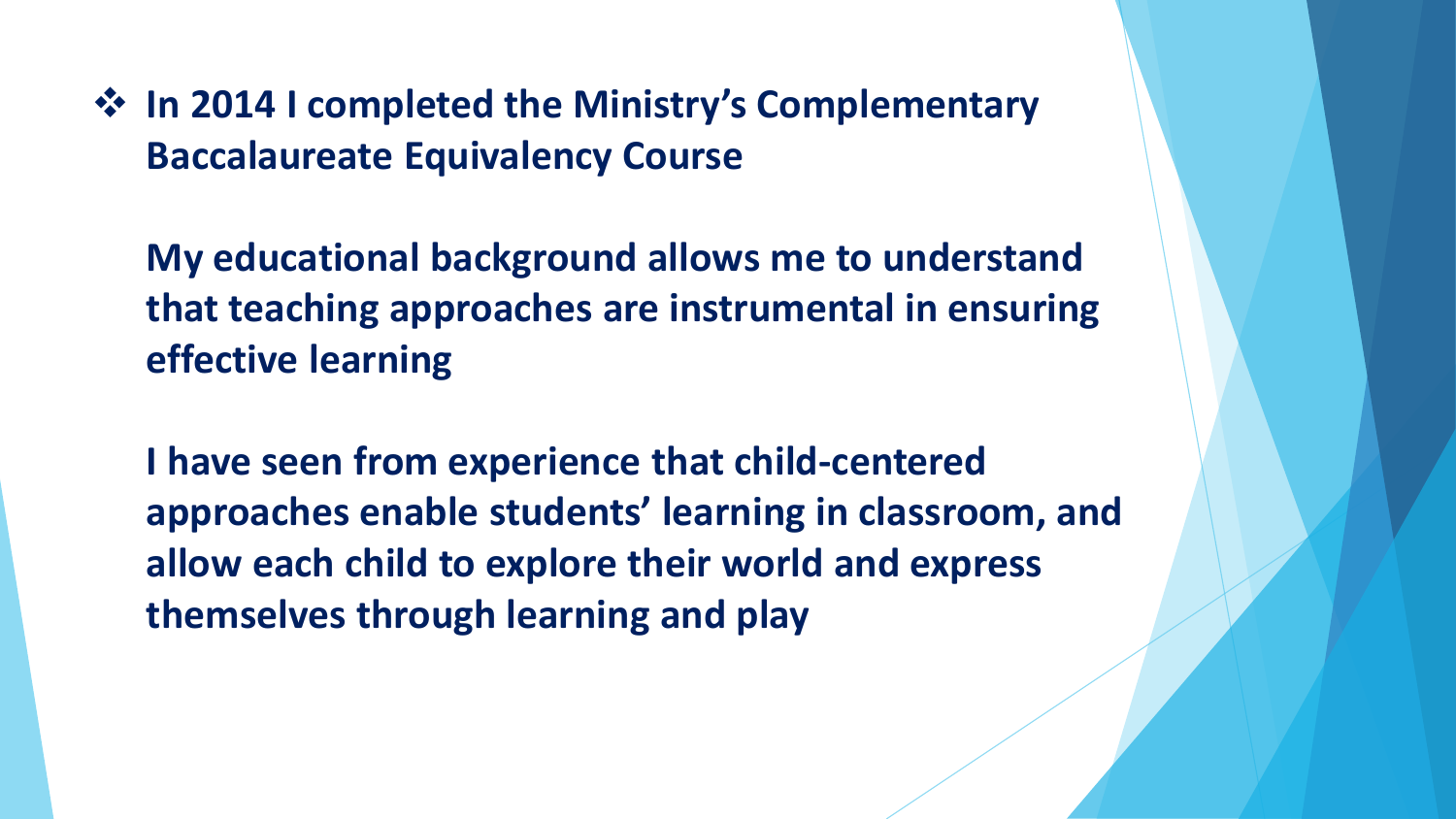## **Changes in EBF Hatolia**

# **Before:**

- **Example 2** Teacher-centered approach (talk and chalk method)
- Classroom settings weren't well organized
- **▶ No school garden**
- $\triangleright$  No availability of books in the classroom
- No learning corners or hands-on materials available
- **Low student and parent involvement**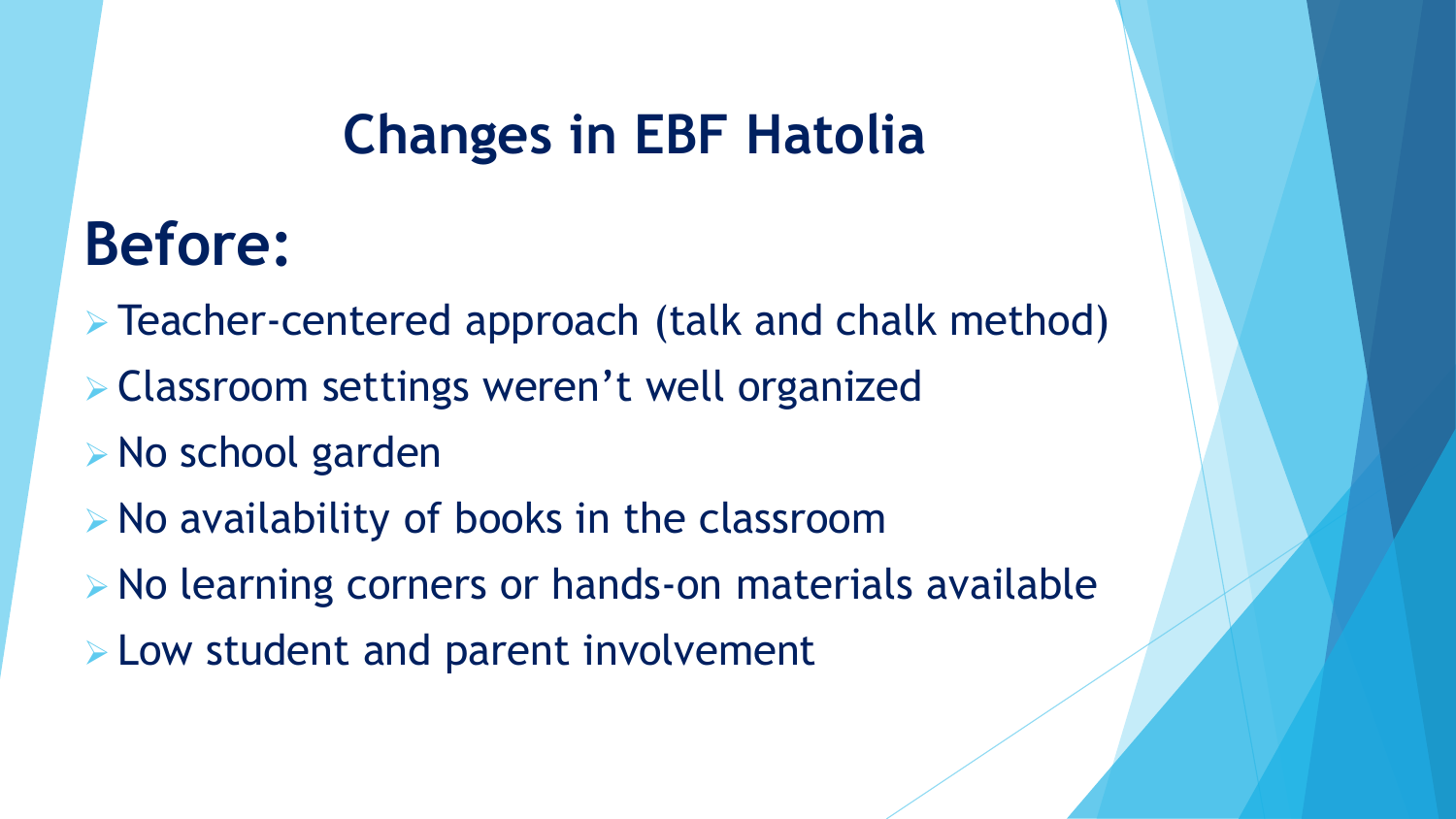# Now:

- Child-centered approach introduced
- Classroom setting well managed
- School garden now exists
- Mini library established in classrooms
- Learning corners organized and frequent use of hands-on learning materials
- Student government and other extracurricular activities established
- Strong parent-teacher association and parent involvement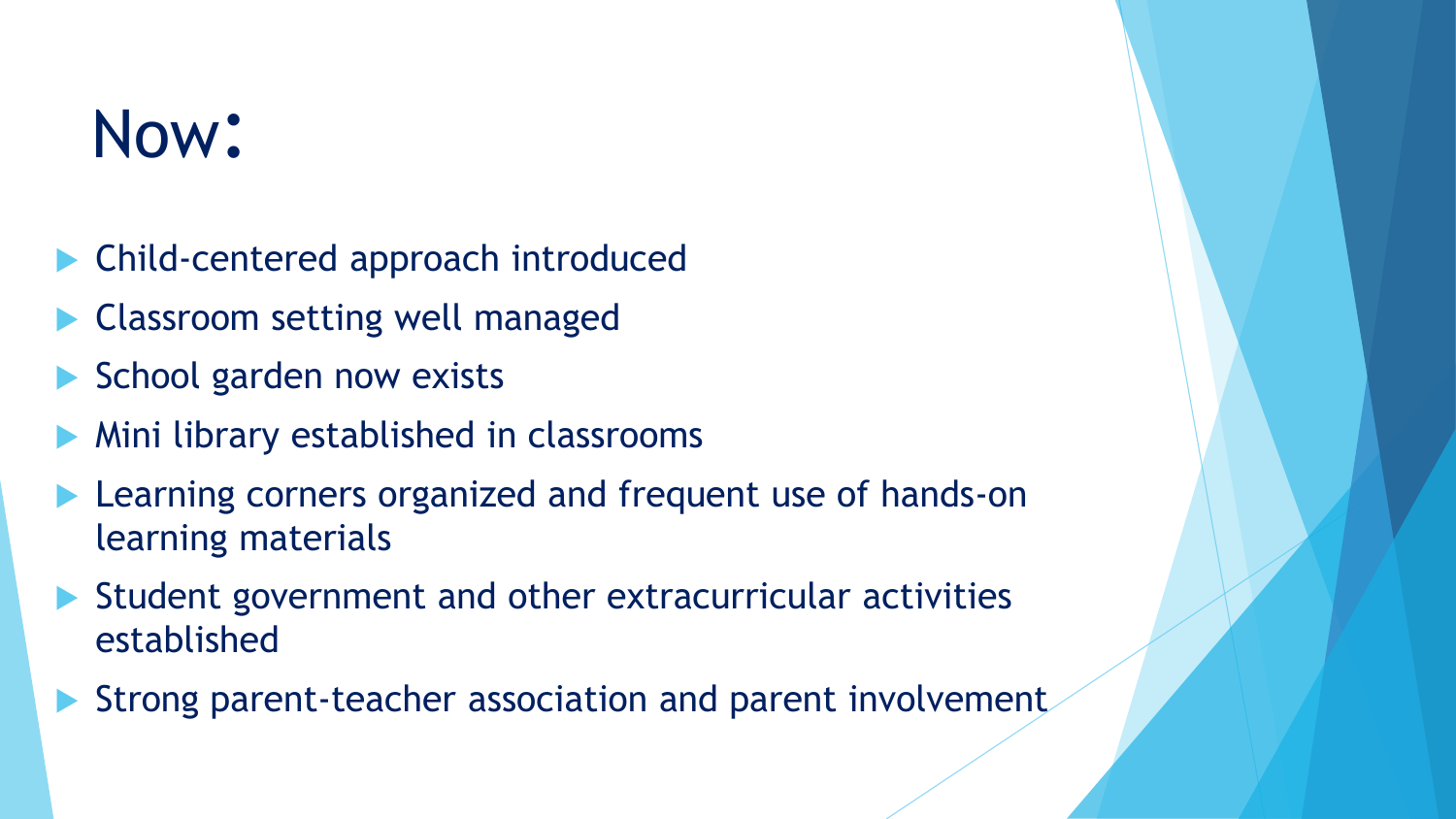

#### **Changes in teachers' meeting room**





#### Child centered approach

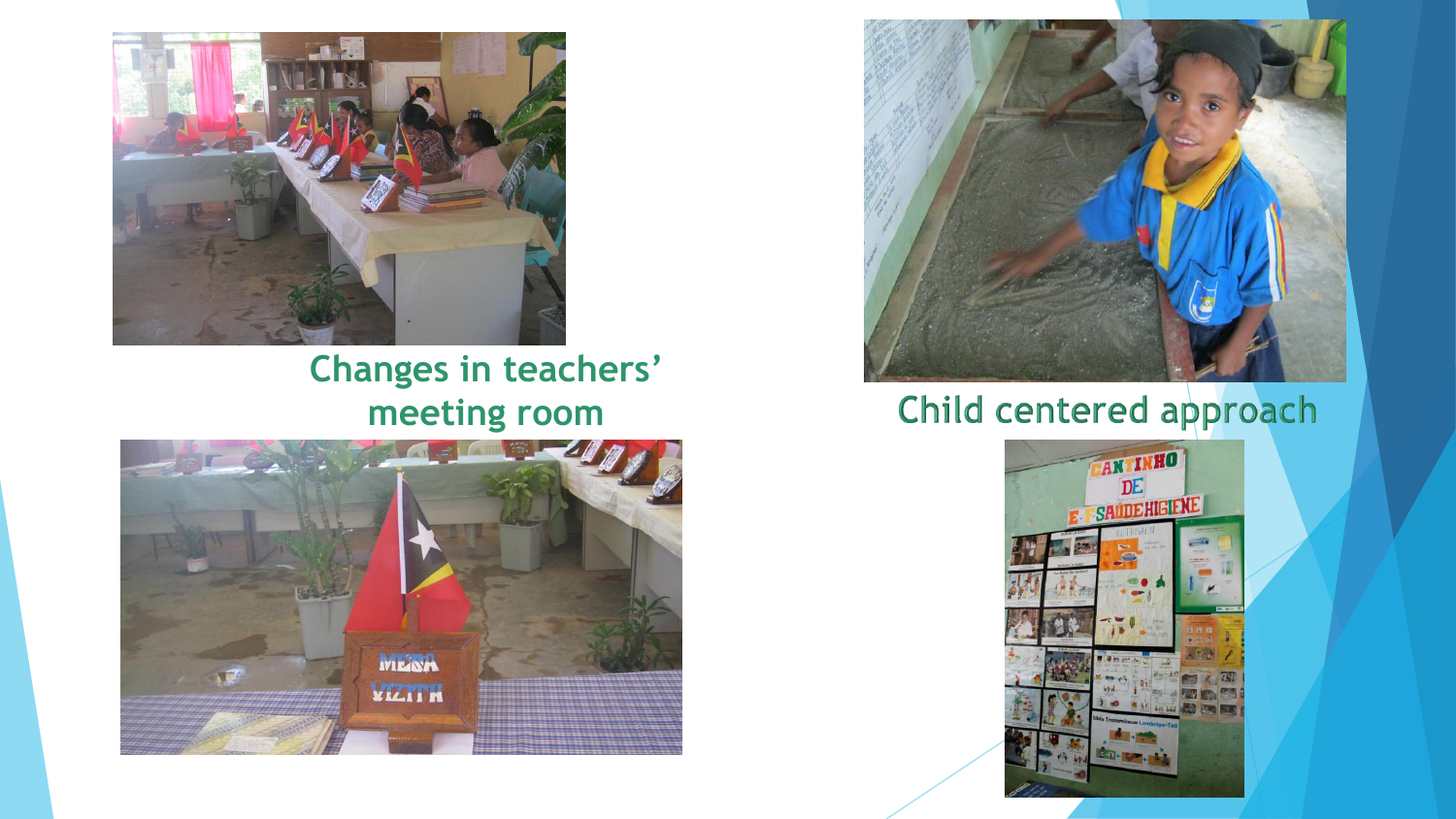## **Challenges:**

### $\checkmark$  Teachers resistant to change

- Teachers have low knowledge regarding teaching methods that use a child centred approach
- Lack of student participation during learning process
- Lack of access to books and other learning materials
- $\checkmark$  High drop out
- Poor student performance
- Parents not supportive of their children's education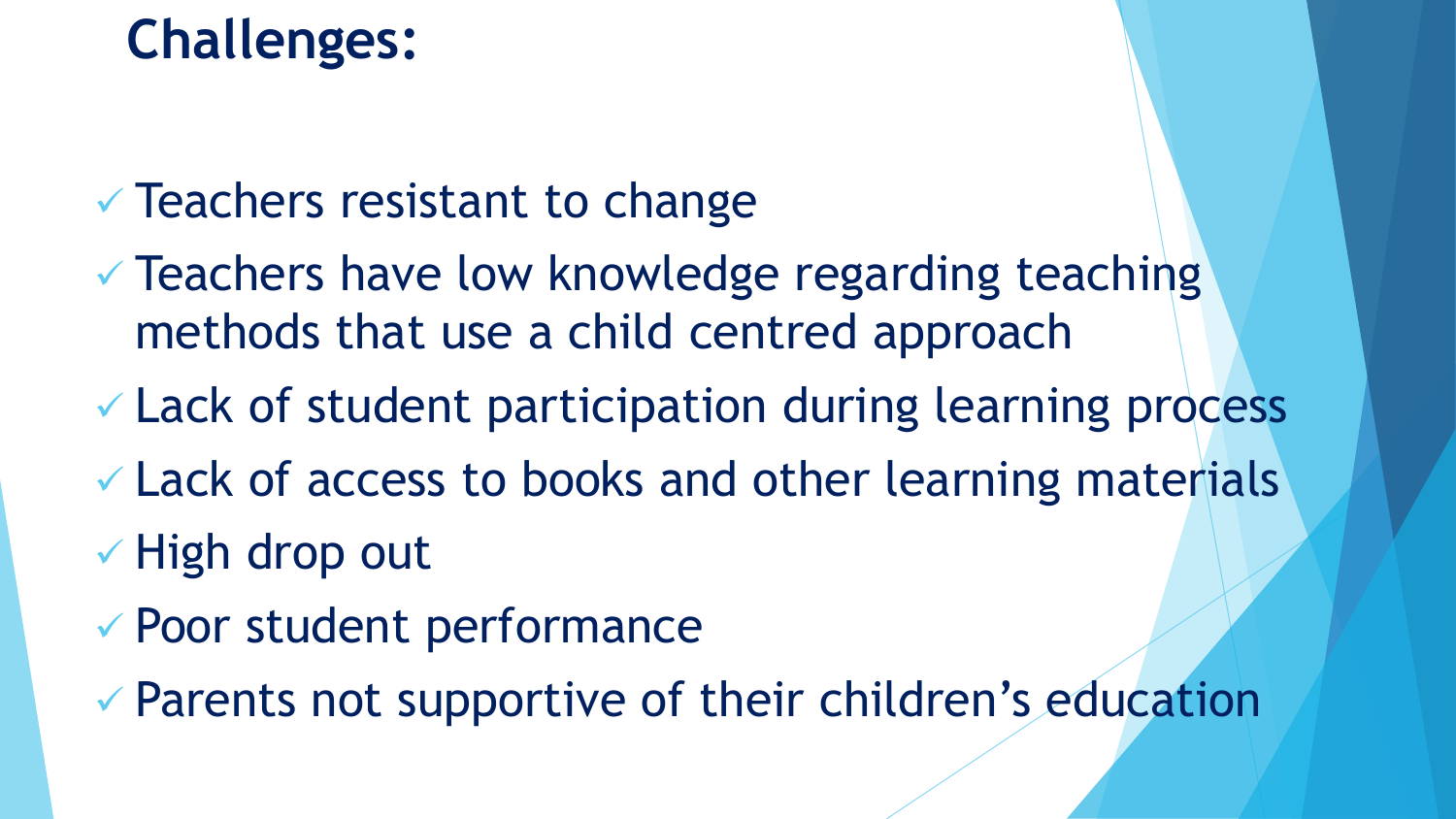# Solutions:

- Continued support and attendance at trainings
- Become mentor or role model to others
- Apply child centered teaching methodologies effectively
- Use classroom spaces for mini library and learning corners
- Provide extra support for students who are falling behind
- Creation of ways for students to participate in their school
- Rejuvenation of PTA, and encouragement of teachers to develop closer relationships with parents and community
- Institute teacher working groups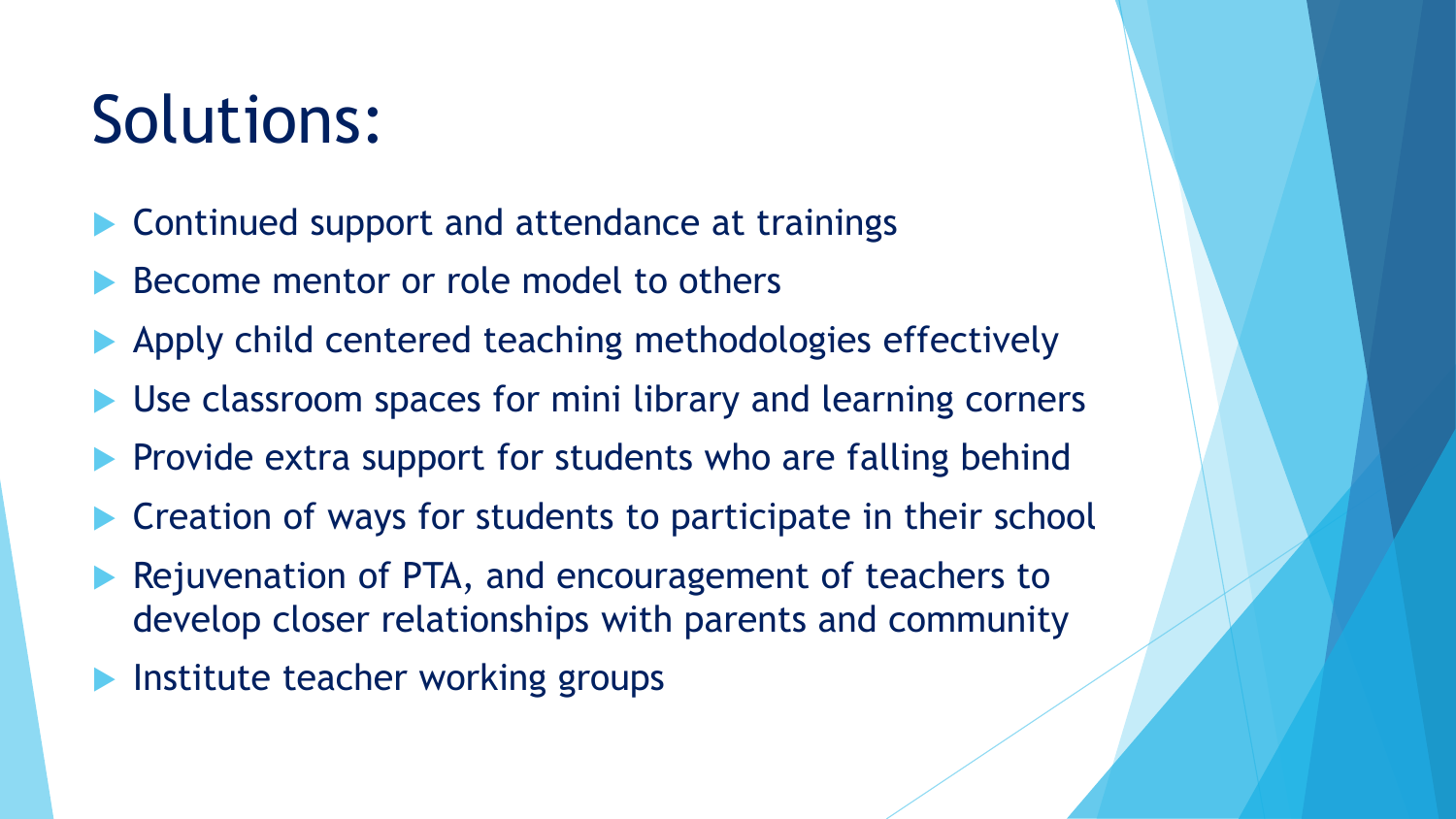### **My Dreams**

**"My biggest dream is for all children in Timor-Leste, whether or not they are my own, to have the good life, good education and the good future that they all deserve. The future of this country is in their hands, and the responsibility for them belongs to those who are preparing these children today."**